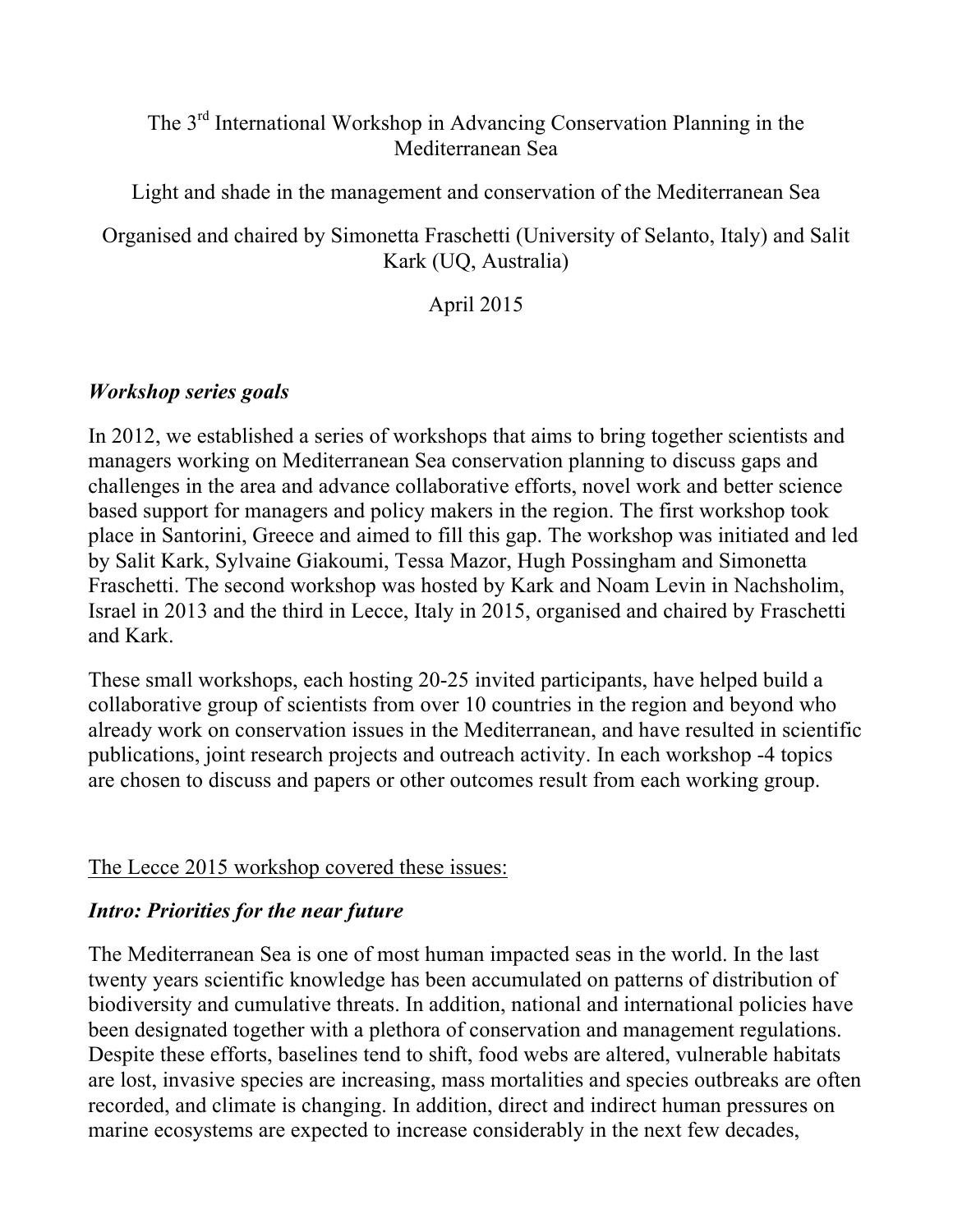leading to further serious loss of marine biodiversity and the degradation of ecosystem functioning. Strong, multidisciplinary interactions are needed (from scientists to economists) together with new tools and methodologies to revert present trajectories of changes.

In this framework, the scientific community has a critical responsibility to individuate priorities of research and cost effective actions that can be easily translated and transfer into policy, legal and governance contexts. Starting from 2012, a group of scientists coming both from the Mediterranean and extra-Mediterranean areas have decided to meet on a regular basis and discuss to identify what are the most relevant topic to contribute to large-scale conservation and management of this basin.

The idea is to create a *fil rouge* able to connect people and ideas to set conservation priorities, to overcome transnational issues and to accelerate processes such as the planning of EEZs of fundamental importance considering the economic interests towards all these issues. A point of strength of this group of people is the interdisciplinary approach: people involved in marine sciences together with socioeconomists to find common areas of discussion and building new ones.

This year, in Lecce (Italy), 21 people met coming from eight Mediterranean and extra-Mediterranean countries (Australia and USA). In the two days, we discussed the challenges faced by this complex region in devising comprehensive spatial planning both in coastal and in deep sea environments, providing also a framework for implementing marine conservation plans accounting for invasive species, and suggesting different approaches how this could be done.

More specifically, marine/maritime spatial planning (MSP) is a key strategy for implementing ecosystem based management of the ocean that is broadly applied around the world. Within the Mediterranean Sea, MSP within the EEZ of countries is now mandated by the EU Maritime Spatial Planning Directive and as part of the Marine Strategy Framework Directive, representing an unprecedented opportunity to include conservation planning in the broader planning of marine uses with the aim of reconciling environmental protection and economic goals.

While general lessons and models for implementing MSP can be derived from previous experiences in northern Europe and around the world, comprehensive spatial planning in the Mediterranean faces additional challenges associated with the political and governance complexities of a semienclosed sea shared by 22 countries and rapid demographic, policy and environmental change.

In Lecce, a working group discussed the challenges faced by a complex region in devising comprehensive spatial planning and provide a framework for implementing